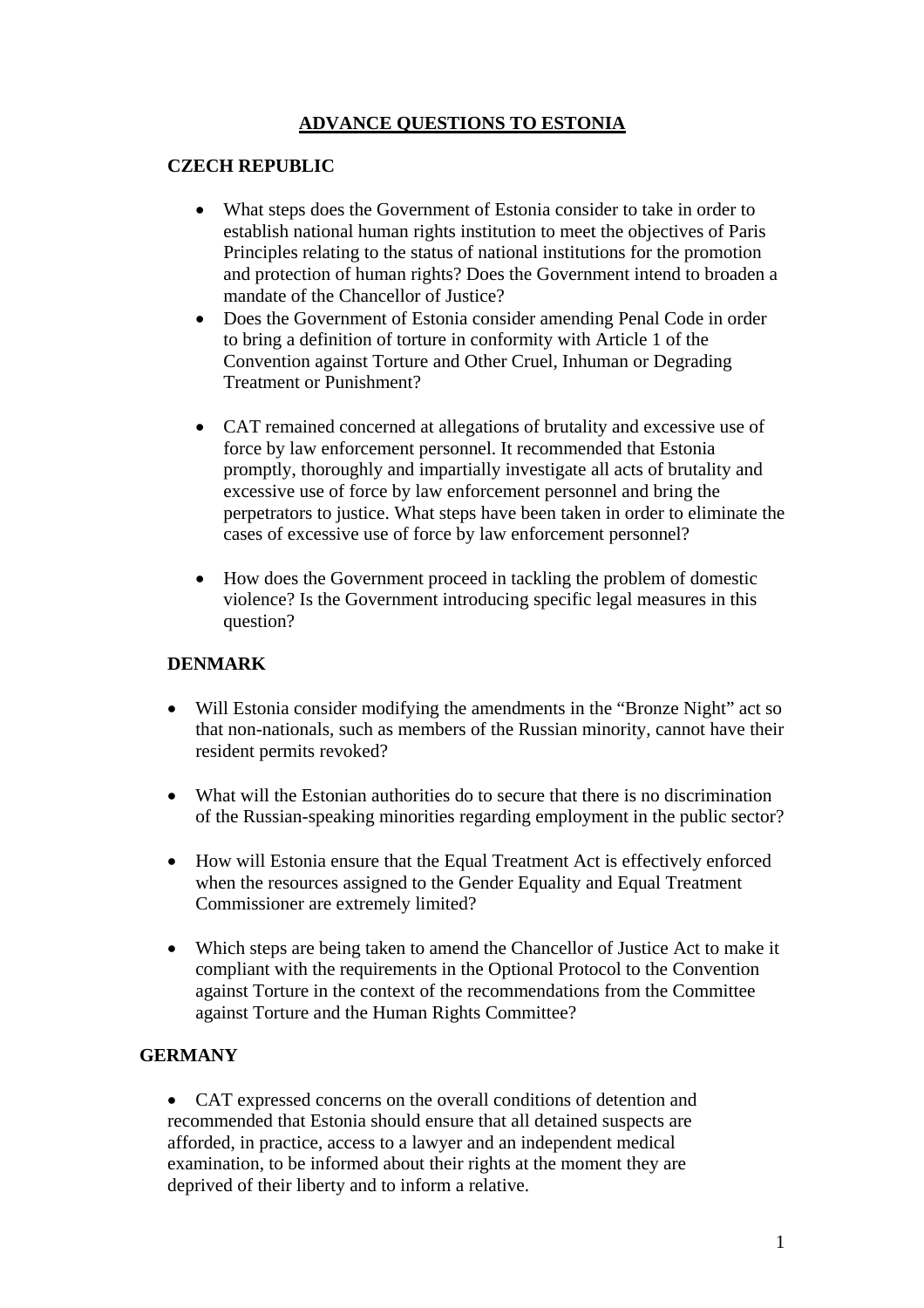Germany would appreciate, referring to para 24 of your National Report, more detailed information on how Estonia did follow-up on these recommendations.

### **NETHERLANDS**

#### • **Integration of minorities**

With reference to paragraph 115 of the national report which set out the policy on Estonian language training, and in light of the concerns expressed in paragraphs 21 and 61 of the OHCHR compilation that the emphasis on the Estonian language in the Integration Strategy might run counter to the overall goal of the Strategy, how much progress has been made with the policy to have an Estonian language training programme in Russian language schools, by which the Government aims to improve the academic and professional opportunities of the Russian speaking community in Estonia? Furthermore, how does Estonia assess the results of this programme achieved so far?

With regards to the Integration Strategy and the above-mentioned policy on language training, could the Government's elaborate on other measures it takes to achieve the objective of better integration of the comparatively large community of Russian language speakers?

### • **Gender equality**

Concerning the Gender Equality and Equal Treatment Commissioner, as mentioned in paragraphs 29, 30, 31 and 59 of the national report, and in light of the remarks in paragraph 10 of the OHCHR compilation on the insufficient resources allocated to the Commissioner, can the Government elaborate on its assessment of the results achieved so far by Gender Equality and Equal Treatment Commissioner?

#### • **Sexual minorities**

In light of the remark made in paragraph 61 of the national report which makes reference to the rights of same-sex couples, can the Government elaborate on how it assesses the situation of same-sex couples in Estonia, also in view of the Baltic Gay Parade which will be organised in 2011 in Tallinn? Moreover, does the Estonian government intend to launch any initiatives to make the general public more aware of the rights of LGBT people?

#### • **Racism**

With reference to paragraph 65 of the national report which mentions the Government's intention to amend the Penal Code to include the motive of hate as an aggravating circumstance in case of all offences, and in light of the concerns expressed by CERD, reiterated in paragraph 17, that racial motivation is not yet treated as an aggravating circumstance and similar concerns raised in paragraphs 13 and 14 of the stakeholder report, can the Government elaborate on how it intends to strengthen the paragraphs in the Penal Code which aim to deal with crimes motivated by racism?